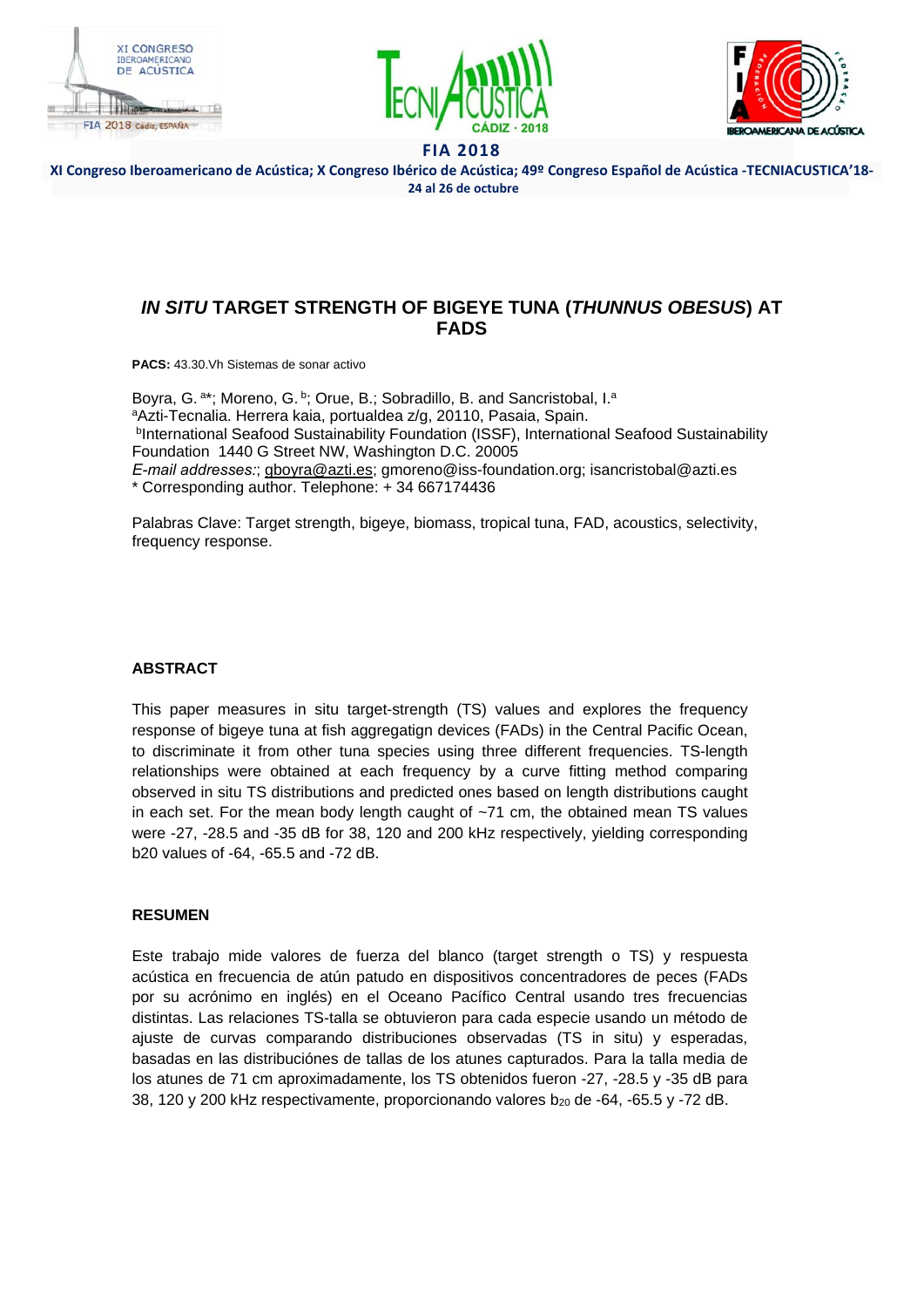





XI Congreso Iberoamericano de Acústica; X Congreso Ibérico de Acústica; 49º Congreso Español de Acústica -TECNIACUSTICA'18- **24 al 26 de octubre**

# **Introduction**

Bigeye tuna (*Thunnus obesus*) is a high value commercial species present in the subtropical and tropical areas of the Atlantic, Indian and Pacific Oceans. Bigeye can be observed either in free schools or associated with floating objects. Juvenile bigeye tuna schools are found with juvenile yellowfin and skipjack tuna schools. Smaller bigeye is also caught on the surface by a range of gears including handline, ringnet and purse seine and are used mainly for canning, while most of larger/older fish are caught by longline fisheries for the sashimi market.

Juveniles of bigeye tuna are normally caught associated with fish aggregating devices (FADs) which are artificial floating objects built by fishers to aggregate tuna (Kingsford, 1993; Parin and Fedoryako, 1999). Nowadays FADs are geolocated with a buoy equipped with an echo-sounder to provide remote estimates of the amount of tuna aggregated around the FAD (Moreno *et al.*, 2008; Lopez *et al.*, 2014). Currently, catches around FADs represent around 65% of the tuna catches of purse seiners (average for the 3 tropical oceans) (Scott and Lopez, 2014).

The most recent estimate from the assessment of the bigeye stock in the Eastern Pacific Ocean (EPO) indicates that the bigeye stock is not overfished, but that overfishing is taking place (Xu *et al.*, 2018). In the Western and Central Pacific Fisheries Commission (WCPFC), a change in the latest assessment, using a revised growth curve and a new regional structure in the model, has yielded in a more optimistic bigeye tuna stock status, relative to previous stock assessments, indicating that the Western Pacific bigeye tuna stock is not overfished (ISSF, 2017). In the Atlantic Ocean, the latest stock assessment indicated that overfishing is occurring and that the stock is in an overfished state. Only in the Indian Ocean the stock of bigeye tuna is estimated to be in good condition. Stock assessment requires a substantial amount of information. Data on retained catch, discards, catch per unit of effort (CPUE), and size compositions of the catches from several different fisheries are typically used. Several assumptions regarding processes such as growth, recruitment, movement, natural mortality (M), and fishing mortality (F), are also done. The interpretations of stock status are strongly dependent on those assumptions.

Due to the uncertainty derived from tropical tuna stock assessments, an important effort towards the use of direct acoustic tuna biomass estimates to complement traditional stock assessment is being conducted (Capello *et al.*, 2016; Moreno *et al.*, 2016; Boyra *et al.*, 2018). Direct estimates of abundance are already undertaken in other fisheries and have been proven to be effective for scientific advising the management. It is the case, for example, of anchovy and sardine in the SW Europe, where a series of acoustic and Daily Egg Production Method surveys (Massé and Uriarte, 2016) provide assessment information on the state of the stocks in different regions to the managers (Ibaibarriaga *et al.*, 2008). In the case of tropical tuna, biomass provided by echo-sounder buoys in quasi-real time could also be used to develop management measures (e.g. Santiago *et al.*, 2017), as dynamic time area closures.

FADs do not only aggregate bigeye tuna: they aggregate other tuna species, as skipjack (*Katsuwonus pelamis*), which is the main target species of purse seiners working with FADs, and yellowfin (*Thunnus albacares*), so that the three species can regularly be found together in a single FAD. Over-exploitation of bigeye tuna is in part due to the by-catch of small individuals by purse seiners at FADs that also target the other two tuna species (Pons *et al.*, 2016). Given that the majority of purse seine catches are conducted around FADs (that simultaneously aggregate the 3 species) one of the challenges that fishers, scientists and managers are facing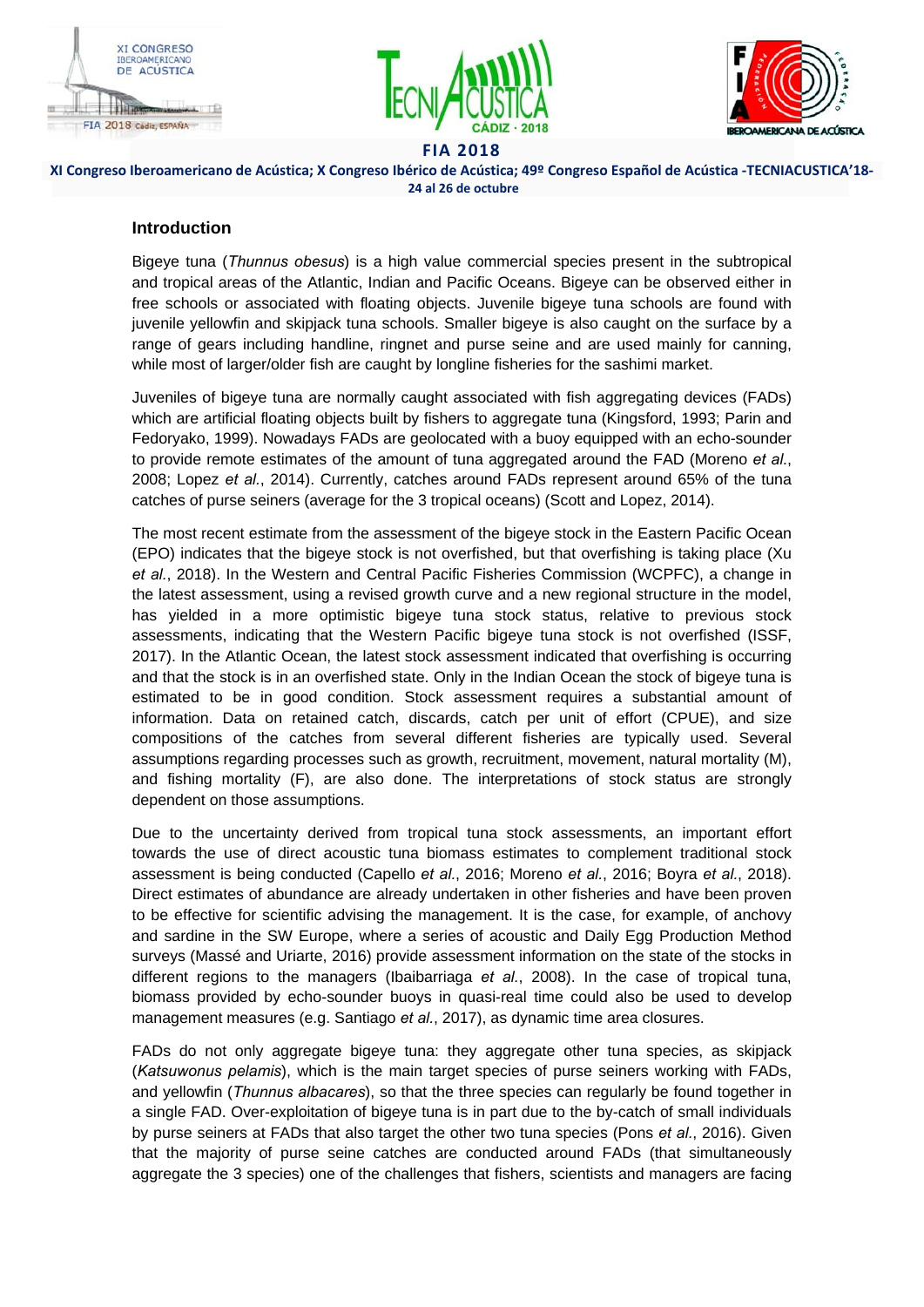





XI Congreso Iberoamericano de Acústica; X Congreso Ibérico de Acústica; 49º Congreso Español de Acústica -TECNIACUSTICA'18- **24 al 26 de octubre**

is how to continue fishing at FADs, target species in good stock condition while avoiding the catch of species that are subject to conservation measures.

Acoustics used by fishers may represent one of the key tools not only to obtain direct indices of tropical tuna abundance, independent from catch data, but also to discriminate tuna species found at FADs before the net is set. One of the prerequisites to discriminate tuna species and asses their biomass is knowing the target strength (TS; dB re 1 m), TS-length (L; cm) and TSfrequency (f; kHz) for the 3 species found at FADs. From the three species, the frequency response of skipjack tuna, a bladderless species, has been recently published (Boyra *et al.*, 2018), whereas bigeye and yellowfin tuna, swimbladder bearing species, have been less studied. For these species, while there are published TS(L) relations, those are preliminary due to the small number of observations (Bertrand and Josse, 2000) and TS(f) relations are absent from bibliography.

Recent efforts by International Seafood Sustainability Foundation (ISSF) with the aim of developing acoustic methodologies to help discrimination of tropical tuna species around FADs have comprised research cruises to measure *in situ* TS of tropical tunas at FADs. As a result, methodologies for analyzing TS at FADs have recently been set up and skipjack tuna measurements of TS(L) and TS(f) have been provided (Boyra et al., 2018). The objective of this study is the application of some of those methodologies to obtain *in situ* TS measurements, TSlength relationship and frequency response of bigeye tuna found associated with FADs. The acoustic characteristics of bigeye tuna will represent another step beyond in the objective of achieving discrimination and abundance estimation of the main tuna species caught at FADs.



Figure 1. Sample echogram of set number 6 for the three frequencies, 38, 120 and 200 kHz from left to right. The upper panels show the raw echograms and the lower panels the echograms after the plankton / micronekton filtering.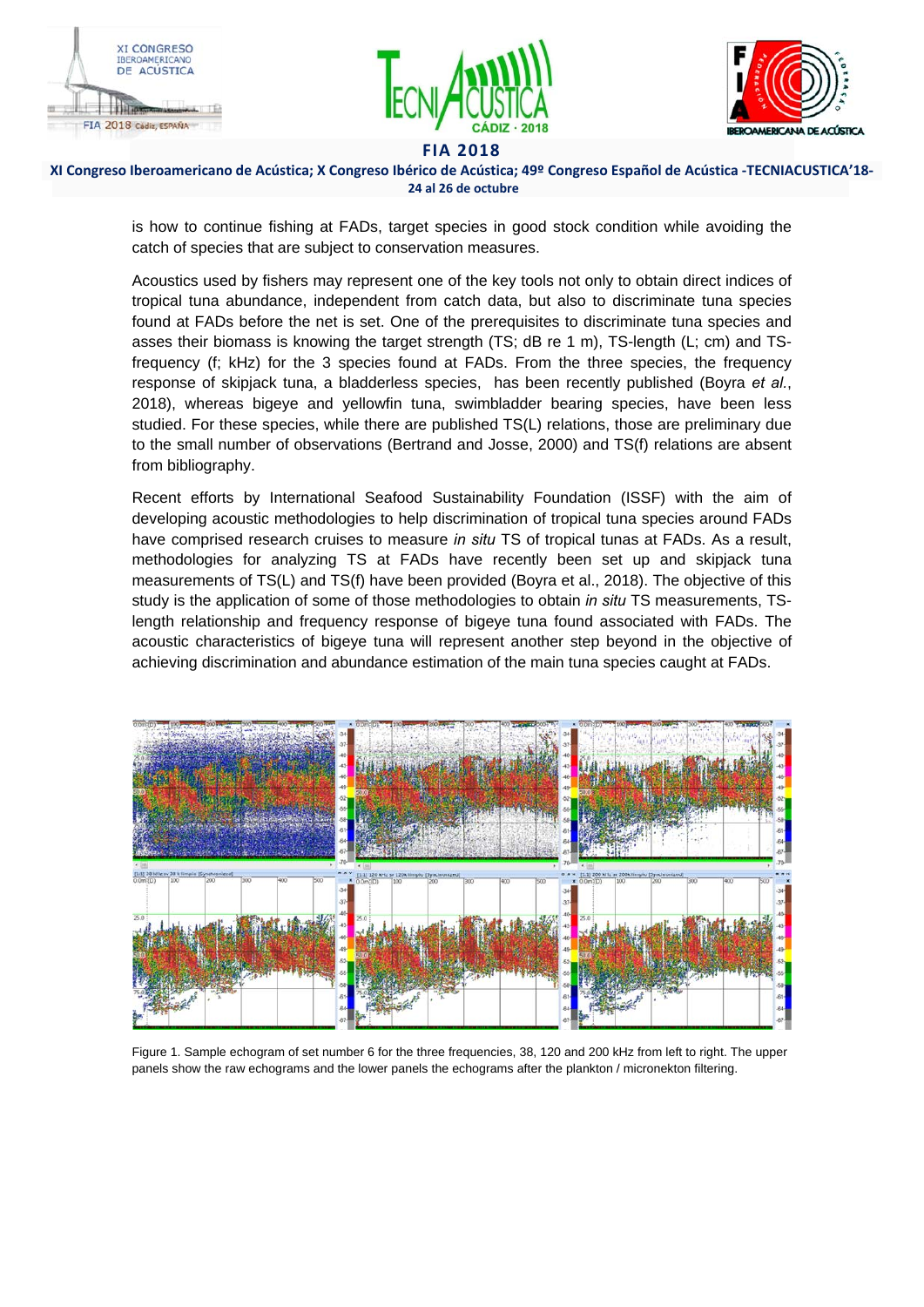





# XI Congreso Iberoamericano de Acústica; X Congreso Ibérico de Acústica; 49º Congreso Español de Acústica -TECNIACUSTICA'18- **24 al 26 de octubre**

# **Methods**

# **Data collection**

The cruise took place in May 2014 in the Central Pacific Ocean aboard the Albatun 3, a 115 m and 4,406 GT Spanish-flagged purse seiner. The cruise started in Christmas Is. (Kiribati) on May 3rd and ended in Tarawa Is. (Kiribati) on May 31st. Meteorological and oceanographic information was obtained from the CLS (Collecte Location Satellites, France, https://www.cls.fr). During the selected sets the conditions were 7-10 knot of wind (beaufort 3) and 1-1.5 m of swell. Acoustic data was registered during the purse-seine sets at 20 different FADs, followed by intensive spill sampling (Lawson, 2009) to compare acoustic data and species composition caught. The strategy to collect the data from the purse seiner are thoroughly detailed in Boyra *et al.* (2018).

## *Acoustic data*

About ten minutes before the start of each of the purse-seine sets, a workboat was attached to the drifting FAD and slowly towed it to maintain it separated from the net and the vessel. The workboat was equipped with acoustic sensors and, during the ~60 min duration of the sets, it registered TS and volume backscattering strength ( $S_V$ ; dB re 1 m<sup>-1</sup>) data from 5 to 200 m depth. Acoustic data were collected with a Simrad EK60 echo-sounder with 38 kHz, 120 kHz and 200 kHz split-beam transducers (Simmonds and Maclennan, 2005), focused vertically (Figure 1) and working with a pulse duration of 0.512 ms (Table 1). The calibration was done at the beginning of the survey, following the standard target procedure (Foote, 1987a; Demer *et al.*, 2015) with a tungsten carbide sphere of 38.1 mm.

| Table |  |
|-------|--|

Configuration of the acoustic equipment and calibration parameters.

| Frequency (kHz)             | 38      | 120     | 200     |
|-----------------------------|---------|---------|---------|
| Pulse duration (µs)         | 512     | 512     | 512     |
| Power (W)                   | 2000    | 250     | 150     |
| Gain (dB)                   | 26.16   | 25.96   | 27.09   |
| SaCorrection (dB)           | $-0.86$ | $-0.39$ | $-0.34$ |
| Ath. Beam Angle (deg)       | 6.92    | 6.38    | 6.43    |
| Along Beam Angle (deg)      | 6.94    | 6.39    | 6.37    |
| Ref. target TS (dB)         | $-42.3$ | $-40$   | $-39.9$ |
| TS deviation (dB)           | 5       | 5       | 5       |
| <b>RMS beam model</b>       | 0.19    | 0.18    | 0.20    |
| <b>RMS polynomial model</b> | 0.16    | 0.16    | 0.15    |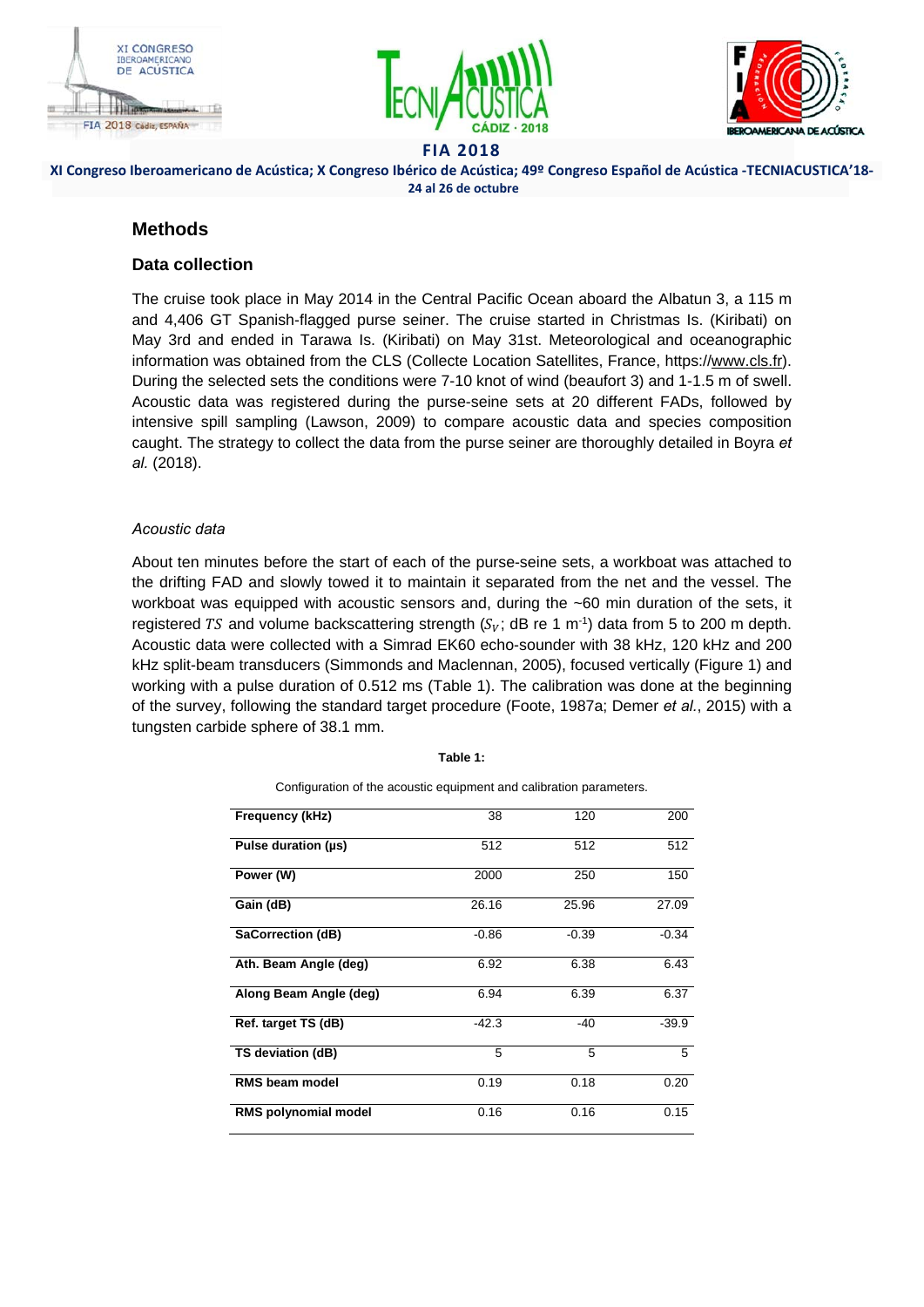





#### XI Congreso Iberoamericano de Acústica; X Congreso Ibérico de Acústica; 49º Congreso Español de Acústica -TECNIACUSTICA'18- **24 al 26 de octubre**

#### *Purse-seine catch data*

Purse-seine sets, performed with a 1800 m length x 310 m height gear, were followed by intensive sampling of the catch (between 1 and 2 tons per set) once the aggregation was lifted onboard. Fish samples for sorting were selected randomly to avoid bias. Species were identified and each fish in the sample measured to the nearest centimeter on flat measuring boards. The weights of sampled individuals were estimated using length-weight relations available for each species (Caverivière, 1975; Parks *et al.*, 1982). These proportions by weight were then extrapolated to the total tonnage of each set, as estimated by the fishing master. The sets with more than 90% of bigeye (Table 2) were selected for acoustic analysis to extract its *TS*-length relationship and acoustic frequency response.

#### **Table 2:**

Summary of the main tuna species composition in weight (w) and in numbers (n) of the two used fishing sets. FAO codes used for the species: SKJ for skipjack, BET for bigeye and YFT for yellowfin tuna.

| Set | Catch   | Sample w | Sample n SKJ w |         | BET w YFT w SKJ n BET n YFT n |     |     |     |     |
|-----|---------|----------|----------------|---------|-------------------------------|-----|-----|-----|-----|
|     | (tones) | (kg)     |                | $(\% )$ | (%)                           | (%) | (%) | (%) | (%) |
| 6   | 25      | 1783     | 186            |         | 99                            |     | 5   | 94  |     |
|     | 95      | 3102     | 499            |         | 91                            |     | 21  | 75  | 5   |

# **Data analysis**

Acoustic data were processed from the beginning of the set until the moment in which the net was visible in the echogram. To avoid echoes from bycatch fish species,  $S_V$  and TS data were excluded if shallower than 25-m (Forget et al., 2015; Muir *et al.*, 2012). Then, the TS echograms at each frequency were processed using a single-target detection algorithm (Simrad, 1996; Soule *et al.*, 1997) with the following settings: minimum threshold = -80 dB; normalized pulse durations = 0.9 to 1.5; maximum of f-axis angles =  $3^\circ$ ; and maximum standard deviations of phase  $= 0.6$ <sup>o</sup>.

The application of a series of target selection filters followed to try to remove everything except single targets of bigeye tuna:

1. *School masking*: A school detection algorithm (Lawson *et al.*, 2001) was used to retain the main aggregation. The rejected echoes from outside the aggregation were considered echoes of plankton and/or micronekton. After smoothing by a 5x5 convolution, "schools" (i.e., the main aggregations around the FAD) were selected using: minimum total school length and height = 0.2 m; minimum candidate length and height =  $0.1$  m; and maximum vertical and horizontal linking distances =  $5$  and 20 m, respectively. The school detection was applied on *TS* echograms, and data from within the schools were attributed to tuna (Fig. 2).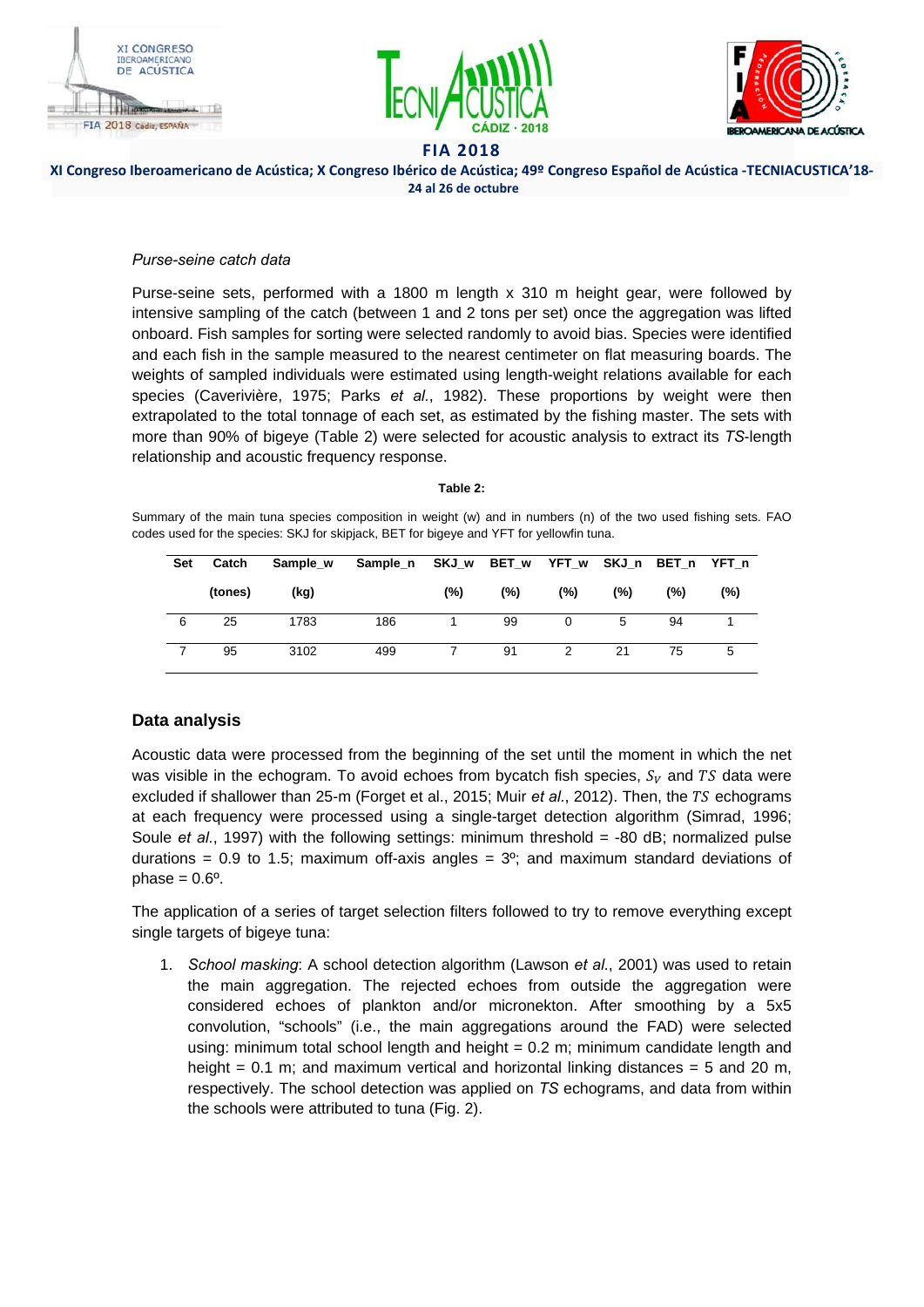





XI Congreso Iberoamericano de Acústica; X Congreso Ibérico de Acústica; 49º Congreso Español de Acústica -TECNIACUSTICA'18- **24 al 26 de octubre**



Figure 2. Histogram of body length of the main tuna species captured in each set. Species are named with their FAO (Fi codes: BET for bigeye tuna, SKJ for skipjack and YFT for yellowfin tuna.

2. *Multifrequency simultaneity (MFS)*: To remove potential unresolved multiple targets, we applied a methodology developed by Demer *et al.* (1999) and Conti *et al.* (2005) that requires the TS values to pass the single target criteria in at least two frequencies simultaneously to be considered valid. After setting the targets at all frequencies in the same reference system, for each target detected at one frequency, the method identifies the closest target in the other two. Then it defines a minimum distance between two detections at two different frequencies to consider them the same simultaneously detected target, discarding those targets whose closest detenctions are above the threshold. The method was applied as in Boyra *et al.* (2018), including a sensitivity analysis that tested the impact on the mean filtered TS of this distance threshold and hence help establishing it with objective criteria (Fig. 3).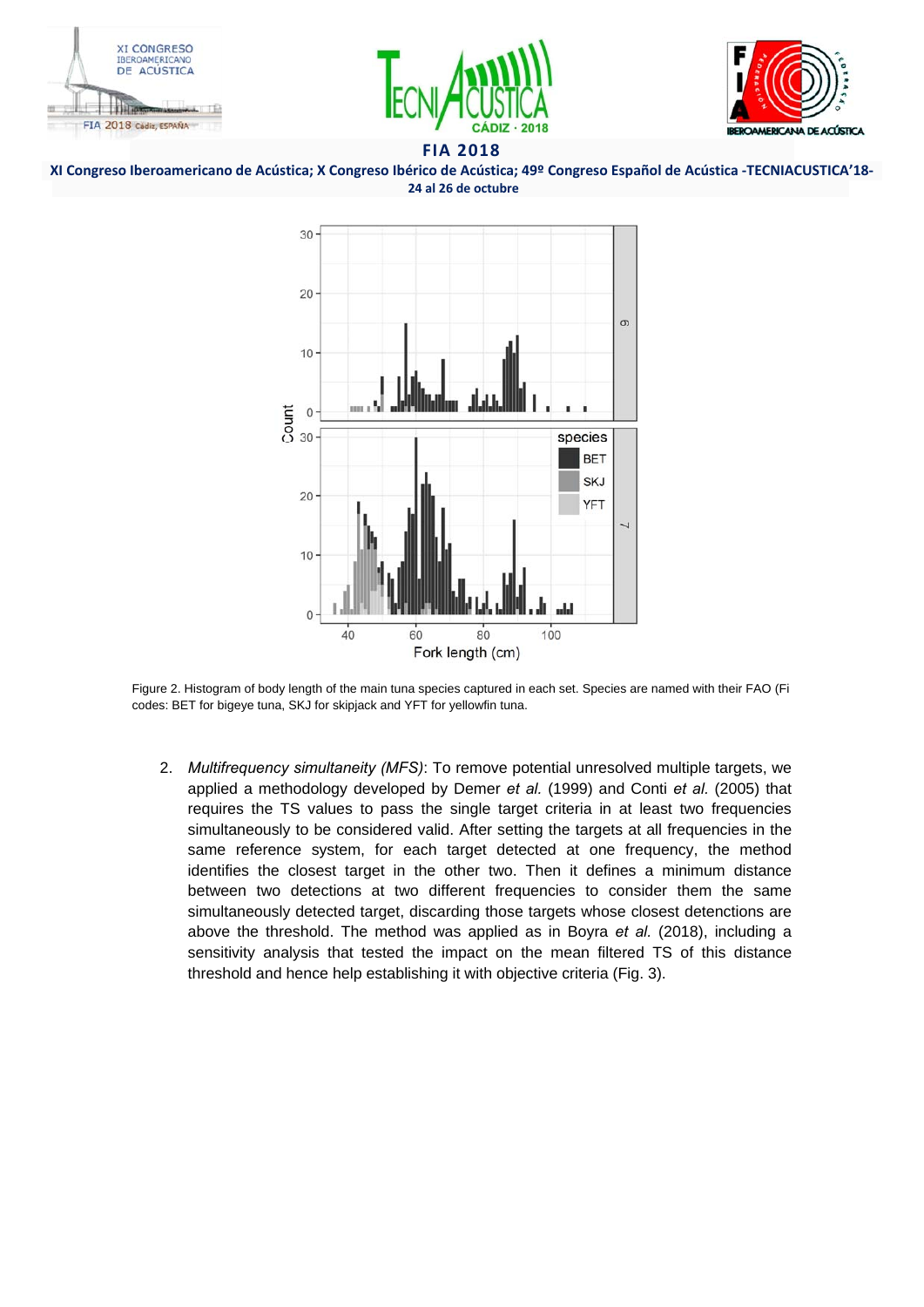









Figure 3. Illustration of the sensitivity analysis to the distance threshold of the MSF for targets detected at 38 kHz with concurrent detections at 120 kHz. The graph shows median  $b_{20}$  values for the targets remaining after the application of the filter for different distance thresholds. The filter is increasingly strict for smaller values towards the left part of the graph. At the right side, both the number of targets and the median  $b_{20}$  values remain constant because the distance threshold is too big to be effective. For distances less than 0.5 m both the number of targets and the median  $b_{20}$  start to decrease because, below this threshold, the concurrent targets are more likely to be simultaneous detections of the same fish and the filter starts to have the desired effect. At about 0.1 m, the median  $b_{20}$  stabilizes for a while and then increases, becoming erratic (presumably due to the excessive reduction of number of targets, which increases the uncertainty). Hence, the optimum distance threshold is set at the point of stabilization (dashed line).

The single target detection algorithm and the school processing were applied using Echoview (Myriax inc.) software. The remaining data processing was carried out on the exported csv files using R (R Core Team, 2014).

#### *Determining*  $TS(L)$  *and*  $TS(f)$  *relationships*

The relation between TS and fork length (L; cm) is normally assumed to be (Simmonds and MacLennan, 2005):

$$
TS = a \cdot \log(L) + b,\tag{1}
$$

In our case, it was modelled as:

$$
TS = 20 \cdot \log(L) + b_{20} + \varepsilon \tag{2}
$$

i.e., considering a fixed slope of 20 due to the small number of sets (two) and adding an error term *ε* to account for the natural variability of TS. For each frequency,  $b_{20}$ was estimated by fitting the observed *TS* distributions of *in situ* bigeye and the predicted TS distributions based on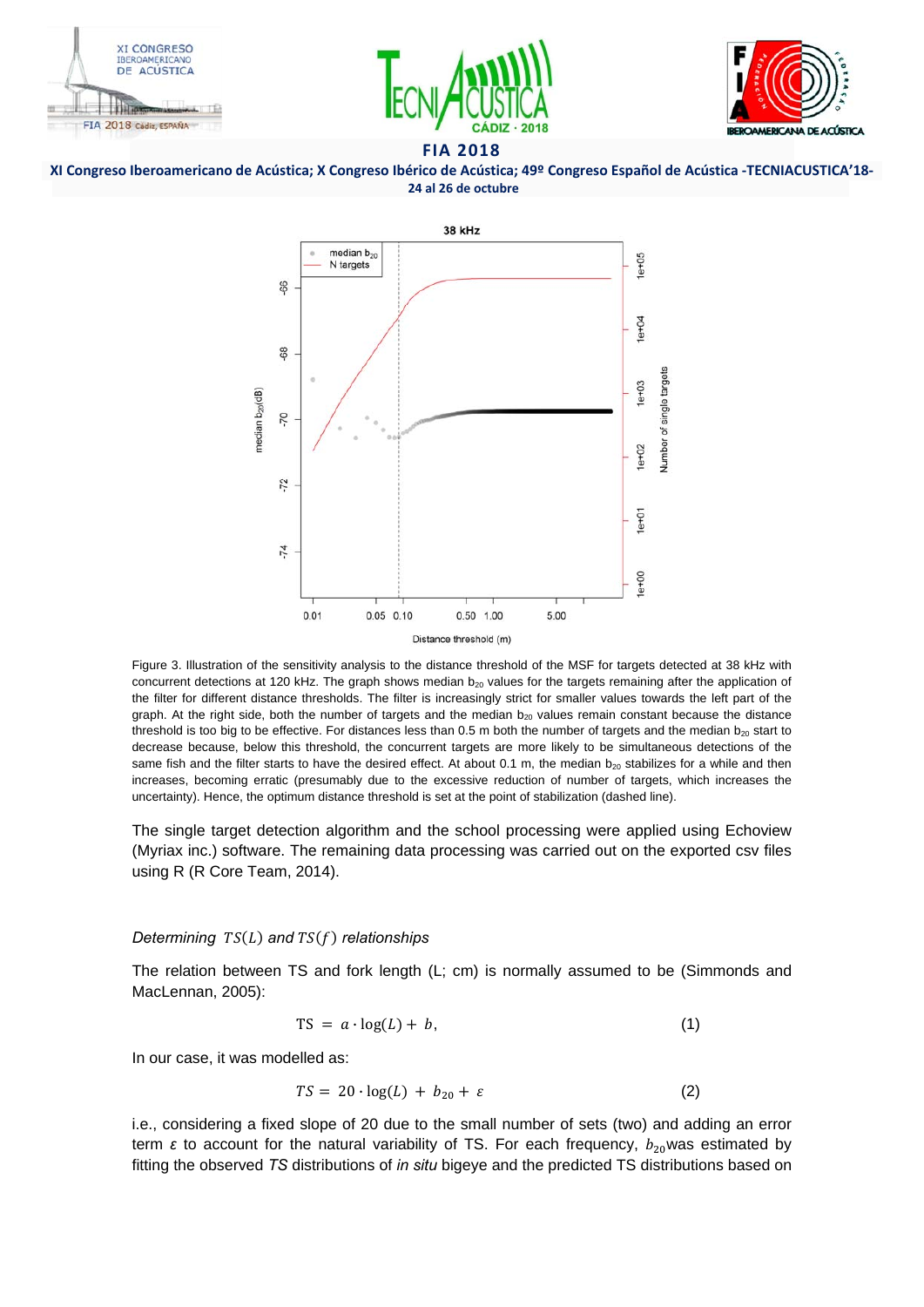





#### XI Congreso Iberoamericano de Acústica; X Congreso Ibérico de Acústica; 49º Congreso Español de Acústica -TECNIACUSTICA'18- **24 al 26 de octubre**

the measured L from the purse-seine catches, using a curve fitting method similar to that of MacLennan and Menz (1996) or Gastauer *et al.* (2017).



Figure 4. Illustration of the curve fitting procedure used to estimate  $b_{20}$  from the observed length and TS distributions. The example corresponds to the 200 kHz frequency at set number 7. Top panel: predicted TS distributions as directly converted from the bigeye tuna length distribution (Fig. 2) using Eq. (1) and a slope of 20. Central panel: predicted TS distributions (grey curves) using Eq. (2), i.e., allowing a variability around the predicted TS value of each bin (black vertical lines). The thick black curve is the proposed predicted TS distribution, built as the sum of the individual bin curves. Bottom panel: observed TS distributions. Model parameters  $(b_{20}$ , standard deviation and skewness) are obtained by adjustment between the observed TS distribution and the predicted TS distribution in the central panel.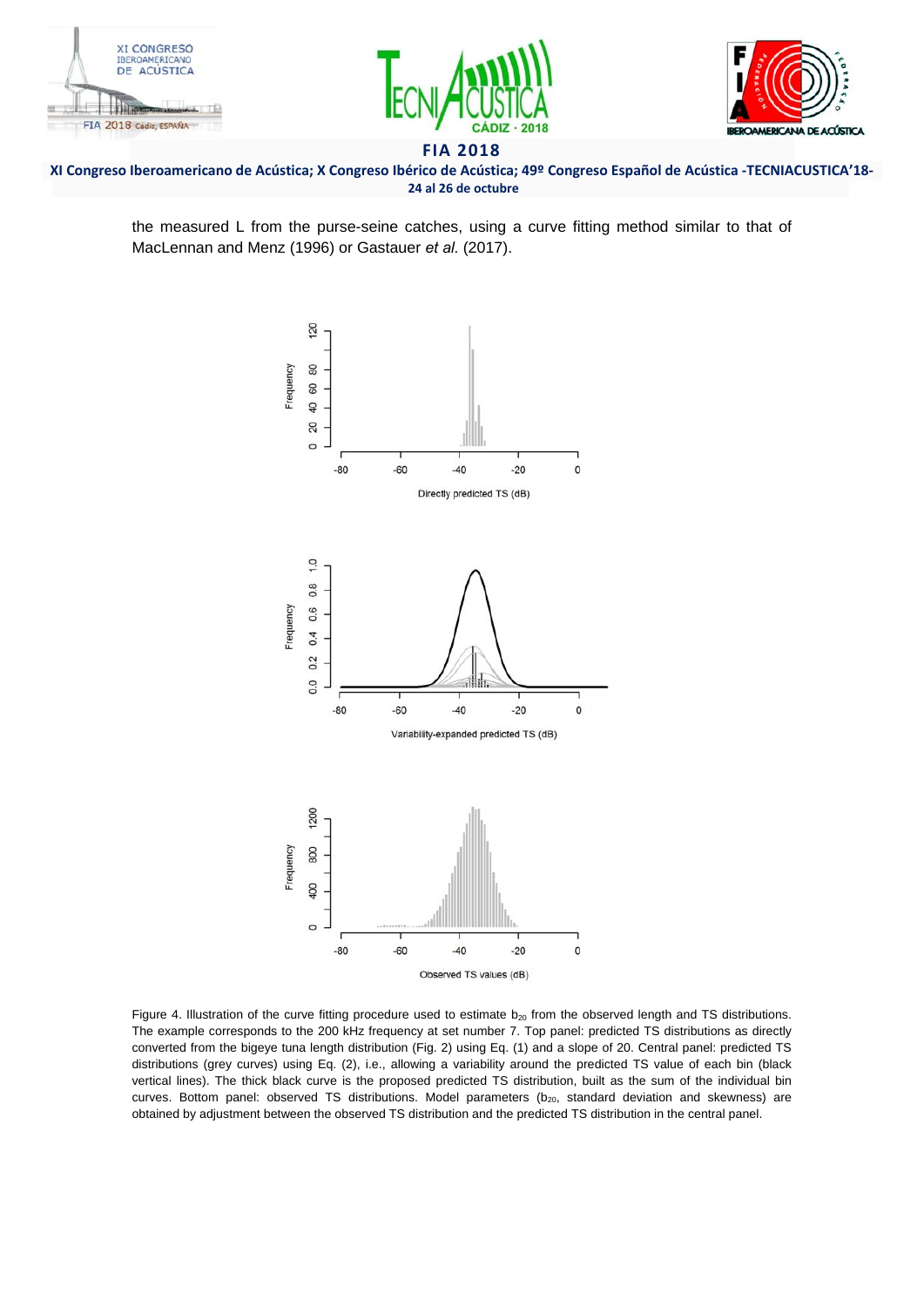





#### XI Congreso Iberoamericano de Acústica; X Congreso Ibérico de Acústica; 49º Congreso Español de Acústica -TECNIACUSTICA'18- **24 al 26 de octubre**

The bigeye tuna body length distributions were converted to predicted TS distributions using Eq. (2) (Figure 4). For the error term, two alternative curve types were used: a simple normal function, *ε = N(µ=0, sd)*, and a two-folded (skewed) normal, *ε = Ns(µ=0, sd, s)*, included to increase the accuracy of the estimated  $b_{20}$  values in cases of asymmetric observed TS distributions. An optimization process was run for the parameters of Eq. (2) using sequences of b<sub>20</sub>, (from -80 to 0 in intervals of 0.1 dB), standard deviation, sd, (from 0 to 20 in intervals of 0.1 dB) and, in the case of the two-folded normal, percentage of skewness, *s*, (from -100% -left sided- to 100% -right sided- in intervals of 5%), being the resulting functions fitted to the observed TS distributions. For each curve type, all the combinations of parameters were computed and the one with the highest coefficient of determination was chosen. Then, the choice of curve type was done based on AIC (Akaike Information Criterion, Akaike, 1973) to allow penalization for the extra parameter of the two-folded gaussian. The curves obtained with this optimization procedure were the proposed predicted TS distributions. Standard deviations, calculated with the R package "Seewave" (Sueur *et al.*, 2013), confidence intervals of the *TS* distributions, and coefficient of determination values of the fit between observed and predicted *TS* distributions were calculated to evaluate the goodness of the obtained *TS(L)* relationships.

The TS(f) relationship was calculated as the succession of  $b_{20}$  values at the three available frequencies. The TS(f) relationship was calculated for the two sets together as well as per individual set to try to assess the incidence of the relatively low predominance of bigeye tuna in set 7 (91%) with respect to set 6 (99%).

| Set            | Freq  | Ц.   | sd_L           | N     | TS    | $b_{20}$ | sd             | <b>CI</b> |         | $R^2$  |
|----------------|-------|------|----------------|-------|-------|----------|----------------|-----------|---------|--------|
|                | (kHz) | (cm) | (cm)           |       | (dB)  | (dB)     | (dB)           | (dB)      | (dB)    | $(\%)$ |
| 6              | 38    | 75   | 8              | 7307  | $-26$ | -65      | 9              |           |         | 88     |
| $\overline{7}$ | 38    | 68   | 6              | 8555  | $-28$ | $-63$    | 9              |           |         | 83     |
| All            | 38    | 71   | $\overline{7}$ | 15862 | $-27$ | $-64$    | 9              | $-64.1$   | $-63.9$ | 85     |
| 6              | 120   | 75   | 8              | 8732  | $-28$ | -65      | 8              |           |         | 90     |
| $\overline{7}$ | 120   | 68   | 6              | 10325 | $-29$ | -66      | $\overline{7}$ |           |         | 88     |
| All            | 120   | 71   | $\overline{7}$ | 19057 | $-29$ | $-65.5$  | 8              | $-65.6$   | $-65.4$ | 89     |
| 6              | 200   | 75   | 8              | 8870  | $-34$ | $-71$    | $\overline{7}$ |           |         | 91     |
| $\overline{7}$ | 200   | 68   | 6              | 10513 | $-36$ | $-73$    | $\overline{7}$ |           |         | 91     |
| All            | 200   | 71   | $\overline{7}$ | 19383 | $-35$ | $-72$    | $\overline{7}$ | $-72.1$   | $-71.9$ | 91     |

**Table 3:** 

Summary of the results of the least square adjustment procedure. "Freq" stands for acoustic frequency, "L" for fork length, "sd" for standard deviation, "Cl" for 95% confidence interval and "R<sup>2</sup>" for adjusted coefficient of determination.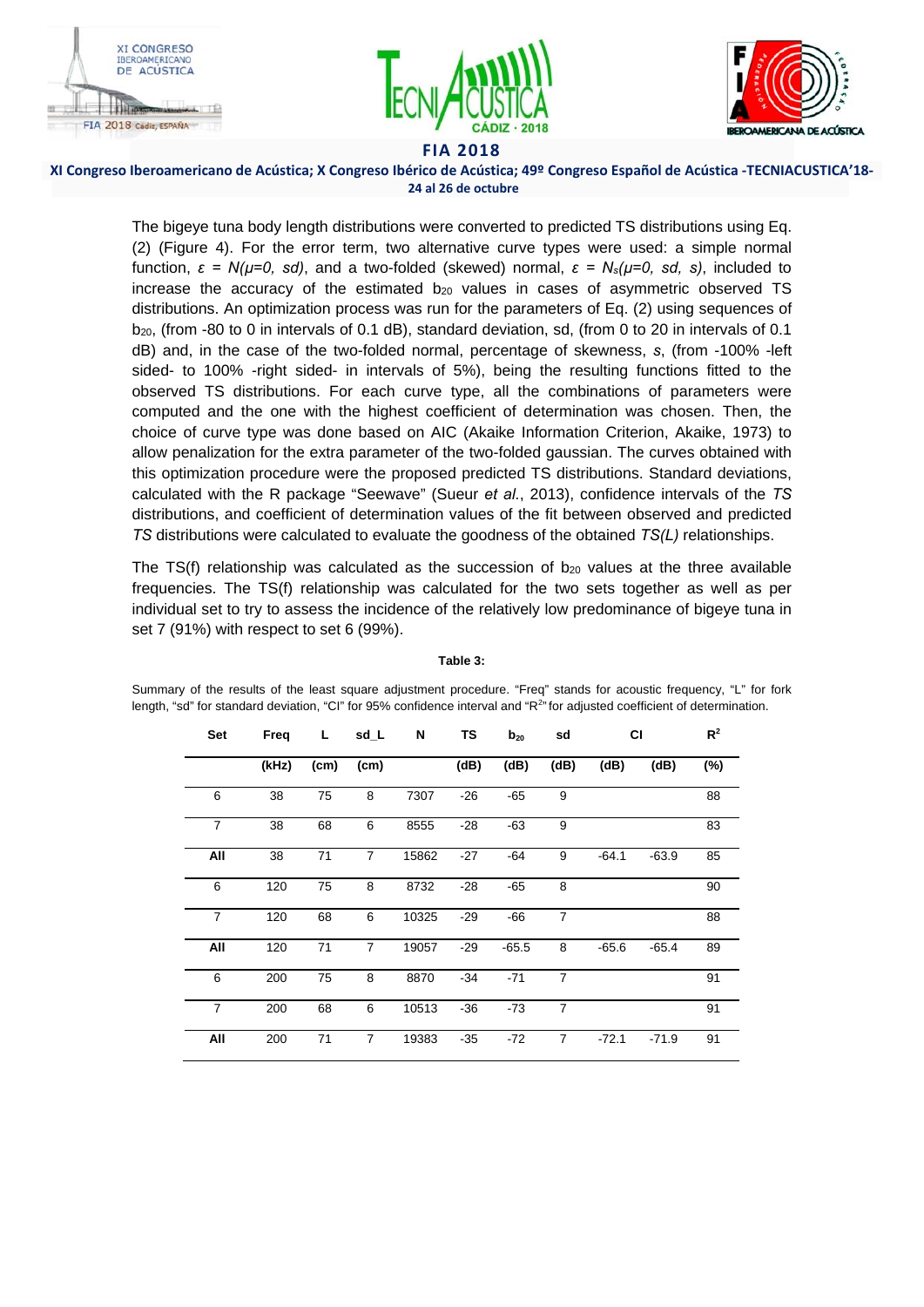





XI Congreso Iberoamericano de Acústica; X Congreso Ibérico de Acústica; 49º Congreso Español de Acústica -TECNIACUSTICA'18- **24 al 26 de octubre**

## **Results**

#### **Size distribution**

From the 20 sets done in the survey, only two (sets 6 and 7) had more than 90% in mass of bigeye tuna (Table 2) and were hence used for this study. The average bigeye tuna sizes were 75 and 68 cm with 8 and 6 cm standard deviation respectively (Table 3). The length distributions were bimodal in both cases with modes centred in ~60 and ~90 cm respectively (Figure 2).



Figure 5. Histograms of TS values at the three frequencies for the incremental layers of filtering: (0) raw TS distribution without filtering; (1) filtered with the school masking; and (2) school masking plus multifrequency simultaneity requirement. Vertical dashed lines represent the median TS value and N is the remaining number of single targets in each step.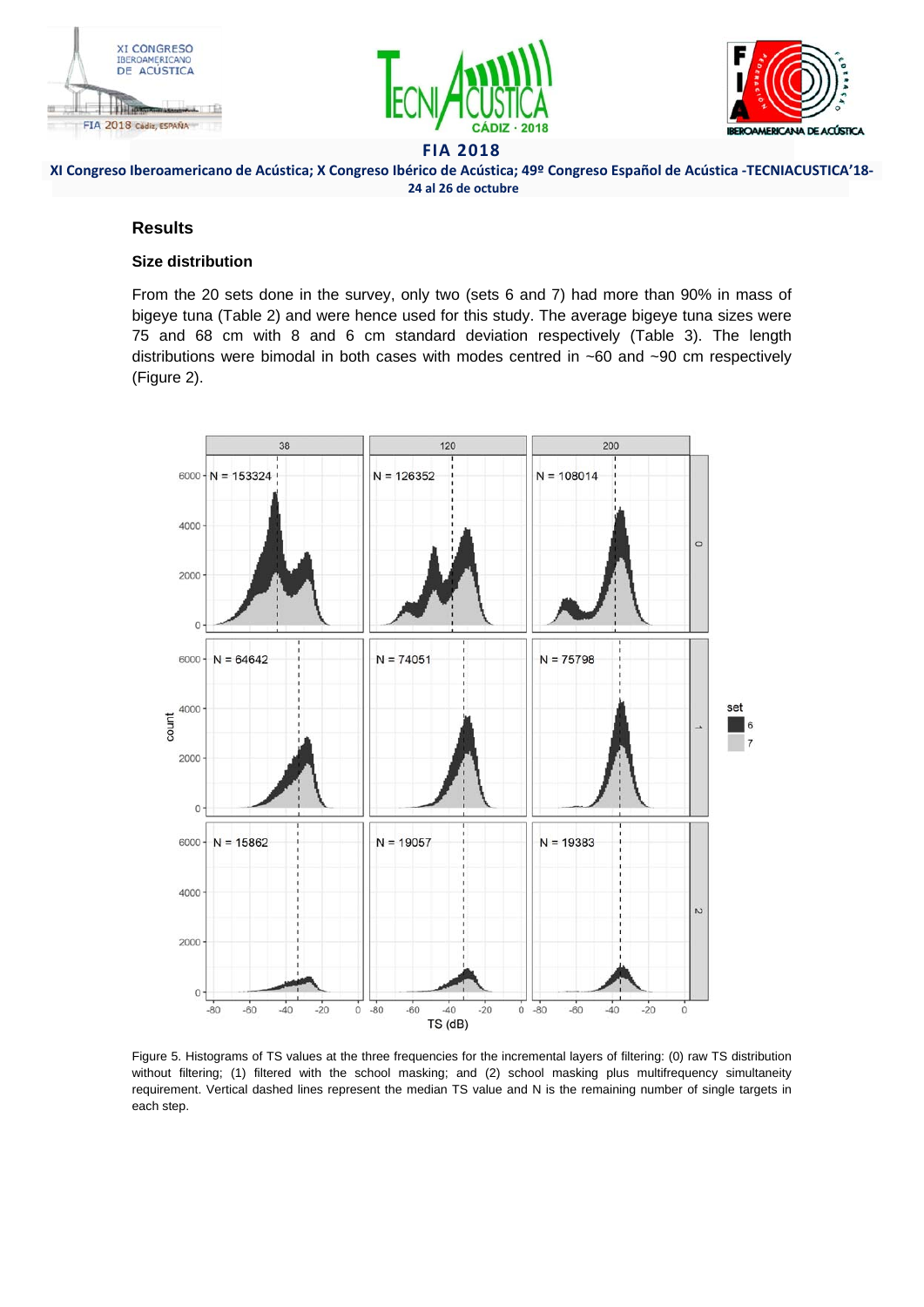





#### XI Congreso Iberoamericano de Acústica; X Congreso Ibérico de Acústica; 49º Congreso Español de Acústica -TECNIACUSTICA'18- **24 al 26 de octubre**



Figure 6. Observed (grey bars) against predicted (continuous line) TS distribution of the curve fitting procedure used to estimate  $b_{20}$  for each set and acoustic frequency.

## **TS filtering steps**

The initial TS distributions had multiple modes at all frequencies but after the school masking, the lower TS modes (presumably plankton and/or micronekton) were removed, increasing the mean value in more than 5 dB and changing the TS distributions into monomodal ones (Figure 5). The MFS sensitivity analysis showed a reduction of TS with the distance threshold until reaching stabilization at the three frequencies (Figure 3; only the 38 kHz case is shown), based on which, a distance threshold of 0.09 m was applied at all frequencies. The simultaneous detection requirement caused small change on the mean TS. Overall, the TS filtering steps reduced the number of single targets in one order of magnitude at all frequencies. The mean TS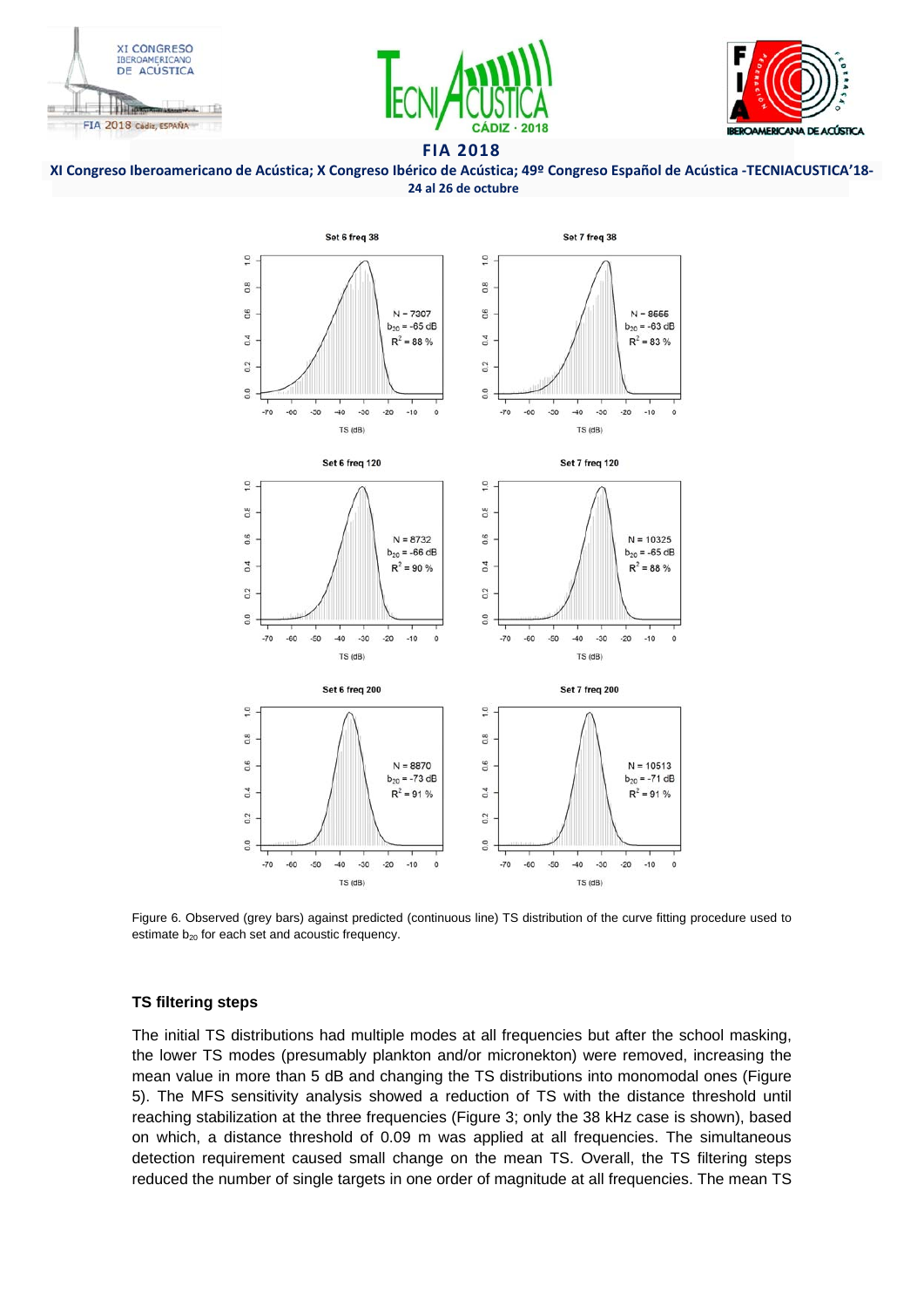





#### XI Congreso Iberoamericano de Acústica; X Congreso Ibérico de Acústica; 49º Congreso Español de Acústica -TECNIACUSTICA'18- **24 al 26 de octubre**

values observed after all the filtering procedures were -27, -28.5 and -35 dB at 38, 120 and 200 kHz respectively (Table 3).



Figure 7. TS frequency response of bigeye tuna (black), triangles representing set 6 and circles set 7. In grey squares, TS frequency response of skipjack tuna, redrawn from Boyra *et al.* (2018). Error bars represent standard deviation.

## **TS-L and TS-f relationships**

The fit between modelled and observed TS distributions had coefficients of determination well over 80% (Table 3; Figure 6). The fitted TS-length relationship in Eq. (1) had intercepts of -64, - 65.5 and -72 dB respectively at 38, 120 and 200 kHz, with uncertainties of ~7.5, 6 and 5 dB. The frequency response was monotonously decreasing with the increasing frequency, the 38 kHz being ~1.5 dB higher than 120 kHz and ~8 dB higher than 200 kHz (Figure 7).

# **Funding**

This work was supported by the International Seafood Sustainability Foundation (ISSF) and conducted independently by the authors. The report and its results, professional opinions and conclusions are solely the work of the authors.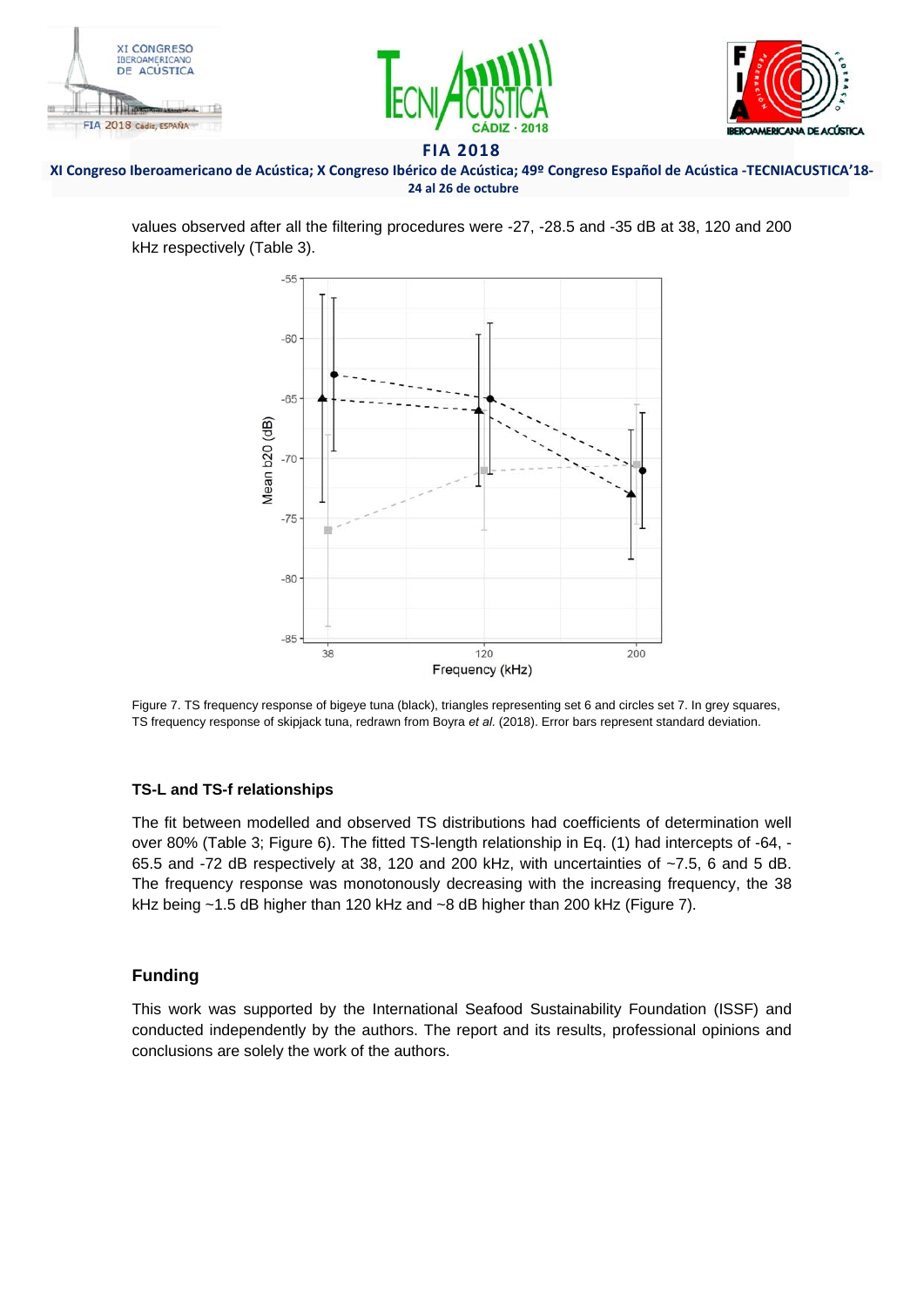





# XI Congreso Iberoamericano de Acústica; X Congreso Ibérico de Acústica; 49º Congreso Español de Acústica -TECNIACUSTICA'18- **24 al 26 de octubre**

# **Aknowledgements**

We thank the following organizations and people for their support of this work: the governments of Kiribati, Tuvalu, and Tokelau which permitted this research in their EEZs; Albacora for allowing this work aboard F/V *ALBATUN TRES*; Fishing Master Euken Mujika; the captain and crew; the divers and scientist J. Filmalter and F. Forget are thanked for invaluable insight about fish behaviour, vertical stratification and non-target species composition at FADs.

# **References**

- Akaike, H. 1973. Information theory and an extension of the maximum likelihood principle. In: Petran, B., Csaaki, F. (Eds.), International Symposium on Information Theory. Akadeemiai Kiadi, Budapest, Hungary, pp. 267–281.
- Bertrand, A., Borgne, R. Le, and Josse, E. 1999a. Acoustic characterization of micronekton distribution in French Polynesia. Mar. Ecol. Prog. Ser, 191: 127–140.
- Bertrand, A., Josse, E., and Massé, J. 1999b. Preliminary results of acoustic target strength measurements of bigeye (Thunnus obesus) and yellowfin tuna (Thunnus albacares). *In* Proc. 5th lndo-Pac. Fish Conj., pp. 443–450.
- Bertrand, A., Josse, E., and Massé, J. 1999c. In situ acoustic target-strength measurement of bigeye (Thunnus obesus) and yellowfin tuna (Thunnus albacares) by coupling split-beam echosounder observations and sonic tracking. ICES J. Mar. Sci, 56: 51–60.
- Bertrand, A., and Josse, E. 2000. Tuna target-strength related to fish length and swimbladder volume. ICES Journal of Marine Science, 57: 1143–1146. http://icesjms.oxfordjournals.org/cgi/doi/10.1006/jmsc.2000.0881 (Accessed 29 May 2014).
- Boyra, G., Moreno, G., Sobradillo, B., Pe, I., Sancristobal, I., and Demer, D. A. 2018. Target strength of skipjack tuna ( Katsuwanus pelamis ) associated with fish aggregating devices ( FADs ). ICES Journal of Marine Science.
- Capello, M., Den, J. L., Robert, M., Holland, K. N., Schaefer, K. M., and Dagorn, L. 2016. Population assessment of tropical tuna based on their associative behavior around floating objects: 1–14.
- Caverivière. 1975. Longeur predorsale, longeur a la fourche et poids des albacores (Thunnus albacares) de lÁtlantique. Rapport prelimminaire. Document SCRS/75/73, unpublished.
- Conti, S. G., Demer, D. A., Soule, M. A., and Conti, J. H. E. 2005. An improved multiplefrequency method for measuring in-situ target strengths. ICES Journal of Marine Science, 62: 1636–1646.
- Demer, D. a., Berger, L., Bernasconi, M., Bethke, E., Boswell, K. M., Chu, D., Domokos, R., *et al.* 2015. Calibration of acoustic instruments. ICES Cooperative Research Report, 326: 133.

Demer, D. A., Soule, M. A., and Hewitt, R. P. 1999. A multiple-frequency method for potentially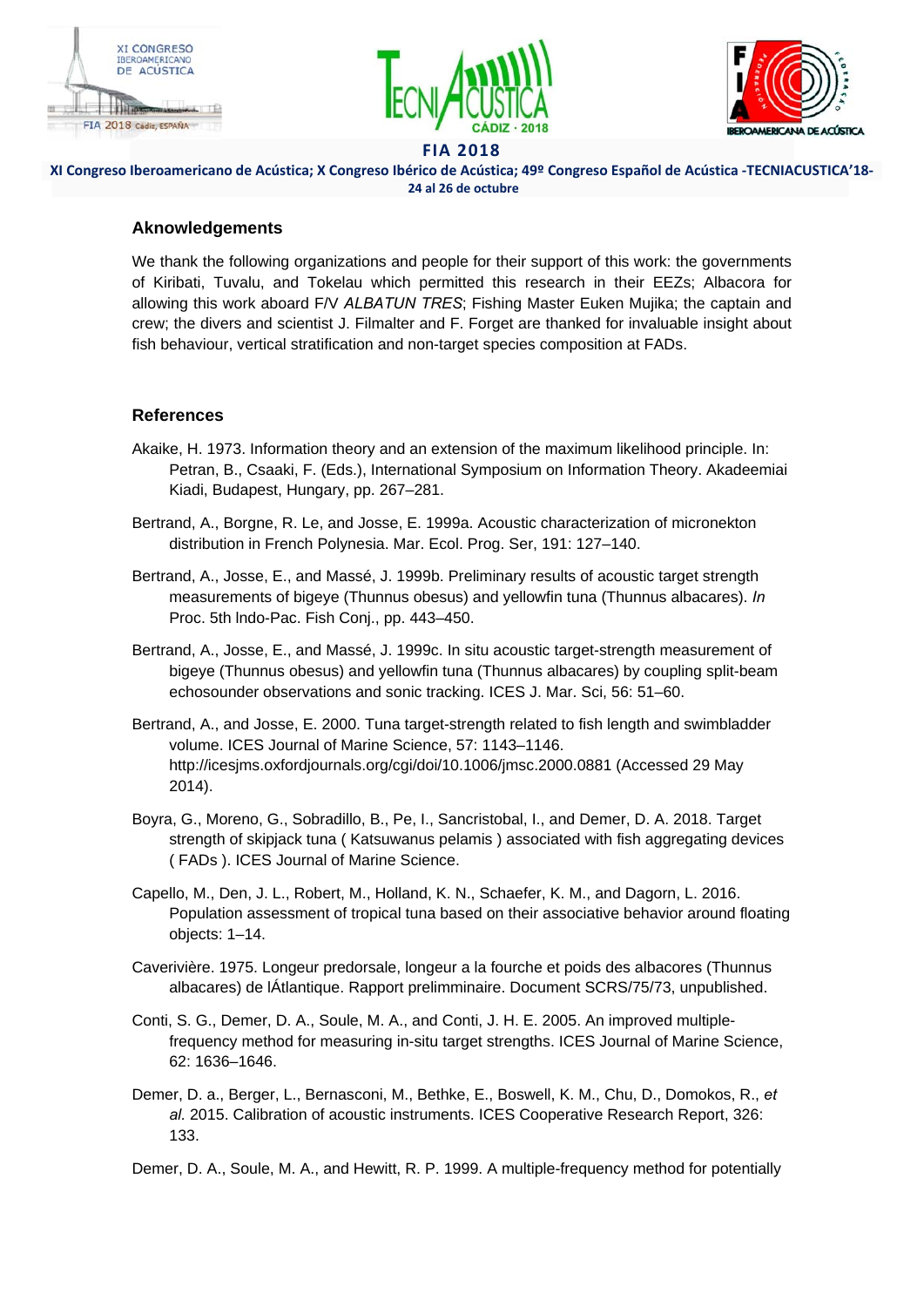





XI Congreso Iberoamericano de Acústica; X Congreso Ibérico de Acústica; 49º Congreso Español de Acústica -TECNIACUSTICA'18- **24 al 26 de octubre**

> improving the accuracy and precision of in situ target strength measurements. The Journal of the Acoustical Society of America, 105: 2359–2376. http://link.aip.org/link/?JASMAN/105/2359/1 (Accessed 6 February 2012).

Fernandes, A., Masse, J., Iglesias, M., Diner, N., and Ona, E. 2006. The SIMFAMI project: species identification methods from acoustic multi-frequency information. Aberdeen, UK. 486 pp.

http://scholar.google.com/scholar?hl=en&btnG=Search&q=intitle:Species+Identification+M ethods+From+Acoustic+Multi-frequency+Information#2.

- Foote, K. 1987a. Calibration of acoustic instruments for fish density estimation: a practical guide. International Council for the Exploration of the Sea. 81 pp. http://scholar.google.com/scholar?hl=en&btnG=Search&q=intitle:Calibration+of+acoustic+i nstruments+for+fish+density+estimation:+a+practical+guide#0 (Accessed 18 November 2010).
- Foote, K. 1987b. Fish target strengths for use in echo integrator surveys. Journal of the Acoustical Society of America, 82: 981–987.
- Gastauer, S., Scoulding, B., and Parsons, M. 2017. Estimates of variability of goldband snapper target strength and biomass in three fishing regions within the Northern Demersal Scalefish Fishery (Western Australia). Fisheries Research, 193: 250–262. Elsevier. http://dx.doi.org/10.1016/j.fishres.2017.05.001.
- Ibaibarriaga, L., Fernandez, C., Uriarte, A., Roel, B. a., Ibaibarriaga, L., and Ferna, C. 2008. A two-stage biomass dynamic model for Bay of Biscay anchovy: a Bayesian approach. ICES Journal of Marine Science, 65: 191. http://icesjms.oxfordjournals.org/cgi/doi/10.1093/icesjms/fsn002.
- ICES. 2006. Report of the Working Group on Acoustic and Egg Surveys for Sardine and Anchovy in ICES Areas VIII and IX (WGACEGG). ICES CM, LRC:18: 169.
- ISSF. 2017. ISSF Tuna Stock Status Update, 2017: Status of the world fisheries for tuna. ISSF Technical Report 2017-02. International Seafood Sustainability Foundation, Washington, D.C., USA.
- Josse, E., and Bertrand, A. 2000. In situ acoustic target strength measurements of tuna associated with a fish aggregating device. ICES J. Mar. Sci, 57: 911–918.
- Kingsford, M. J. 1993. Biotic and abiotic structure in the pelagic environment: importance to small fish. Bull. Mar. Sci., 53: 393–415.
- Korneliussen, R., and Ona, E. 2003. Synthetic echograms generated from the relative frequency response. ICES Journal of Marine Science, 60: 636–640. http://icesjms.oxfordjournals.org/cgi/doi/10.1016/S1054-3139(03)00035-3 (Accessed 25 June 2010).
- Lawson, G. L., Barange, M., Freon, P., and Fre, P. 2001. Species identification of pelagic fish schools on the South African continental shelf using acoustic descriptors and ancillary information. ICES Journal of Marine Science, 58: 275–287.

Lawson, T. 2009. Selectivity bias in grab samples and other factors affecting the analysis of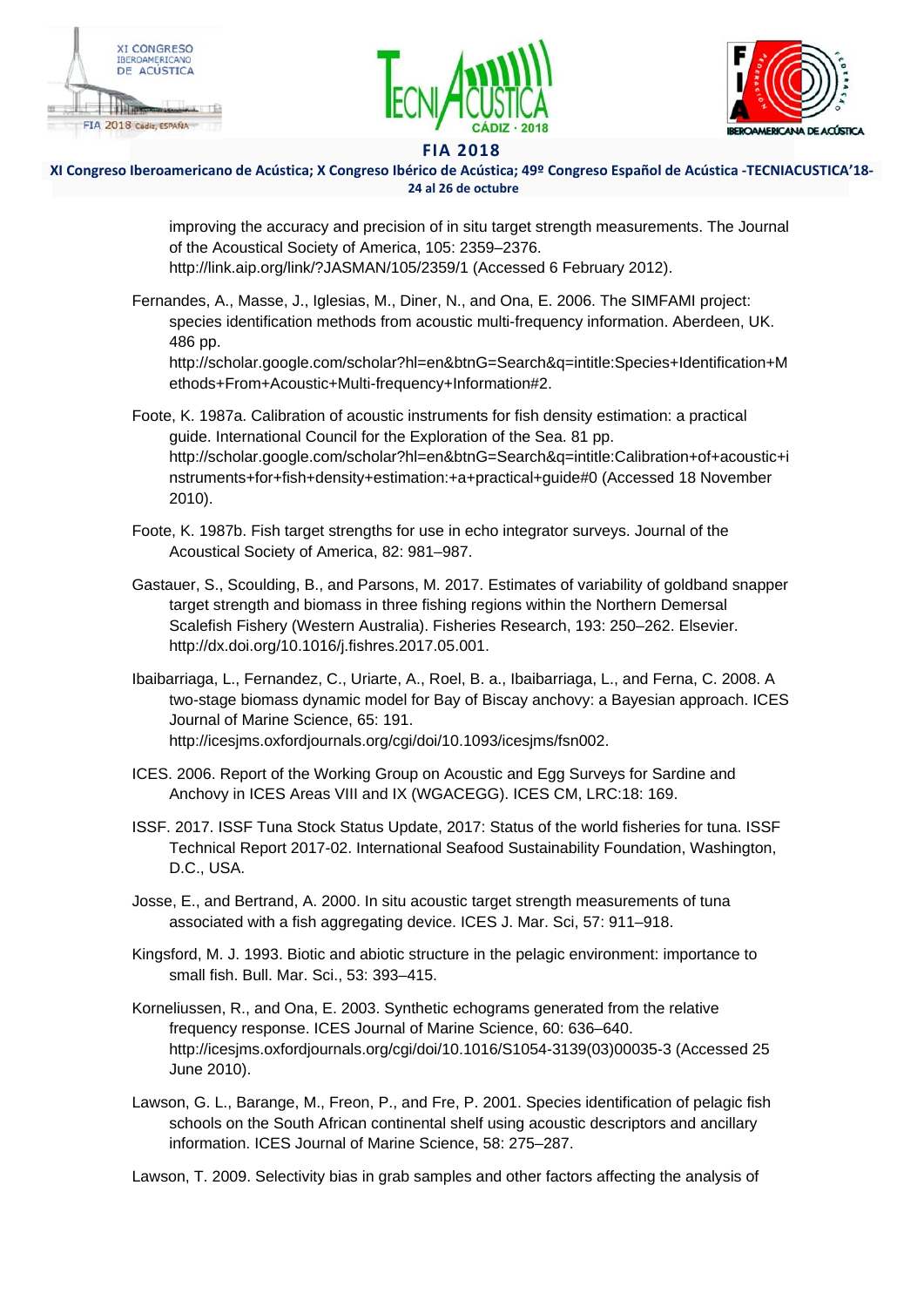





#### XI Congreso Iberoamericano de Acústica; X Congreso Ibérico de Acústica; 49º Congreso Español de Acústica -TECNIACUSTICA'18- **24 al 26 de octubre**

species composition data collected by observers on purse seiners in the Western and Central Pacific Ocean. *In* WCPFC-SC5-2009/ST-WP-03, p. 45 pp.

- Lopez, J., Moreno, G., Sancristobal, I., and Murua, J. 2014. Evolution and current state of the technology of echo-sounder buoys used by Spanish tropical tuna purse seiners in the Atlantic, Indian and Pacific Oceans. Fisheries Research, 155: 127–137. Elsevier B.V. http://dx.doi.org/10.1016/j.fishres.2014.02.033.
- Lopez, J., Moreno, G., Boyra, G., and Dagorn, L. 2016. A model based on data from echosounder buoys to estimate biomass of fish species associated with fish aggregating devices. Fishery Bulletin, 114.
- MacLennan, D., and Menz, A. 1996. Interpretation of in situ target-strength data. ICES Journal of Marine Science, 53: 233. http://icesjms.oxfordjournals.org/cgi/content/abstract/53/2/233.
- Massé, J., and Uriarte, A. 2016. Pelagic surveys for sardine and anchovy in ICES areas 8 and 9 (WGACEGG) - Towards and ecosystem approach. ICES CRR 332.
- Mcclatchie, S., Macaulay, G. J., and Coombs, R. F. 2003. A requiem for the use of 20 log 10 Length for acoustic target strength with special reference to deep-sea fishes. ICES Journal of Marine Science, 60: 419–428.
- Moreno, G., Josse, E., Brehmer, P., Nøttestad, L., and Us, C. D. B. 2008. Echotrace classification and spatial distribution of pelagic fish aggregations around drifting fish aggregating devices ( DFAD ). Aquatic Living Resources, 356: 343–356.
- Moreno, G., Dagorn, L., Capello, M., Lopez, J., Filmalter, J., Forget, F., Sancristobal, I., *et al.* 2016. Fish aggregating devices (FADs) as scientific platforms. Fisheries Research, 178: 122–129.
- Muir, J., Itano, D., Hutchinson, M., Leroy, B., and Holland, K. 2012. Behavior of target and nontarget species on drifting FADs and when encircled by purse seine gear. *In* Western and Central Pacific Fisheries Commision - Scientific Committee 8, p. 8 pp.
- Oshima, T. 2008. Target strength of Bigeye, Yellowfin and Skipjack measured by split beam echo sounder in a cage. Iotc, WPTT-22: 4.
- Parin, N. V., and Fedoryako, B. I. 1999. Pelagic fish communities around floating objects in the open ocean. In: Scott M.D., Bayliff W.H., Lennert-Cody C.E. and Schaefer K.M. (eds.), Proceedings of the international Workshop on the Ecology and Fisheries for Tunas Associated with Floating Objects: 447–458.
- Parks, W., Bard, F. X., Cayré, P., and Kume, S. 1982. Length-weight relations for bigeye tuna captured in the eastern Atlantic Ocean. . Col.Vol.Sci.Pap. ICCAT, 17: 214–225.
- Pons, M., Branch, T. A., Melnychuk, M. C., Jensen, O. P., Brodziak, J., Fromentin, J. M., Harley, S. J., *et al.* 2016. Effects of biological , economic and management factors on tuna and bill fi sh stock status. Fish and Fisheries: 1–21.
- R Core Team. 2014. R: A language and environment for statistical computing. R Foundation for Statistical Computing, Vienna, Austria. http://www.r-project.org/.

Santiago, J., Murua, H., and Quincoces, I. 2017. Joint t-RFMO FAD Working Group meeting